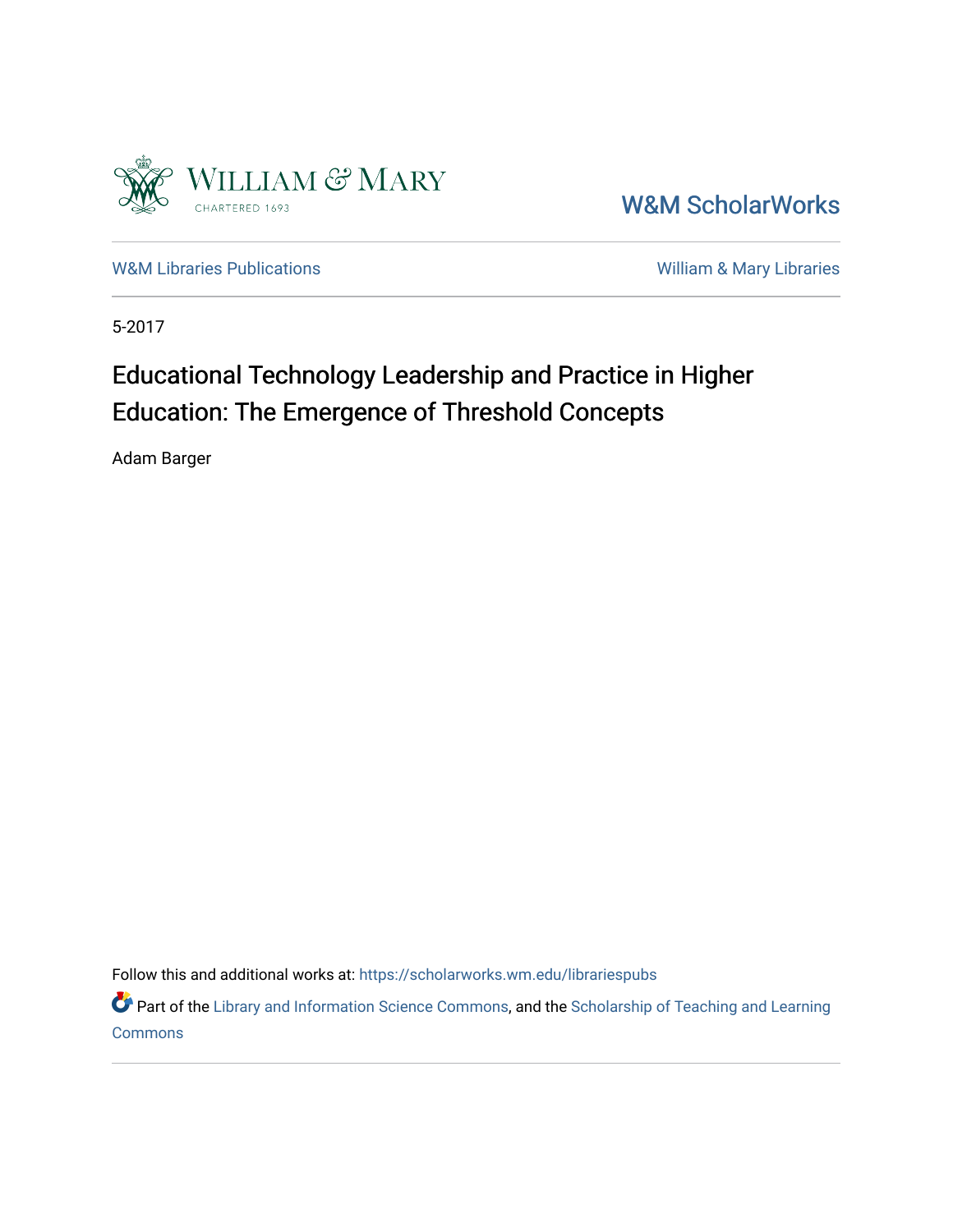

# Educational Technology Leadership and Practice in Higher Education: The Emergence of Threshold Concepts

**Adam [Barger](https://members.educause.edu/adam-barger)** Monday, May 22, 2017 **[Leadership and Professional](https://er.educause.edu/channels/leadership-professional-learning) Learning**

6 min read

Navigating the world of educational technology in higher education environments is an increasingly rewarding, yet challenging, endeavor. What must leaders know in order to thrive in the ever-changing space of educational technology? How can leaders and practitioners alike excel in cultivating and utilizing powerful educational technology applications, tools, and resources? In this blog, I explore these questions through the lens of threshold concepts as applied to technology in higher education teaching and learning. I propose three threshold concepts in our field, discuss their prevalence at the 2017 ELI Annual Meeting, and suggest their implications for leadership and practice.

# Threshold Concepts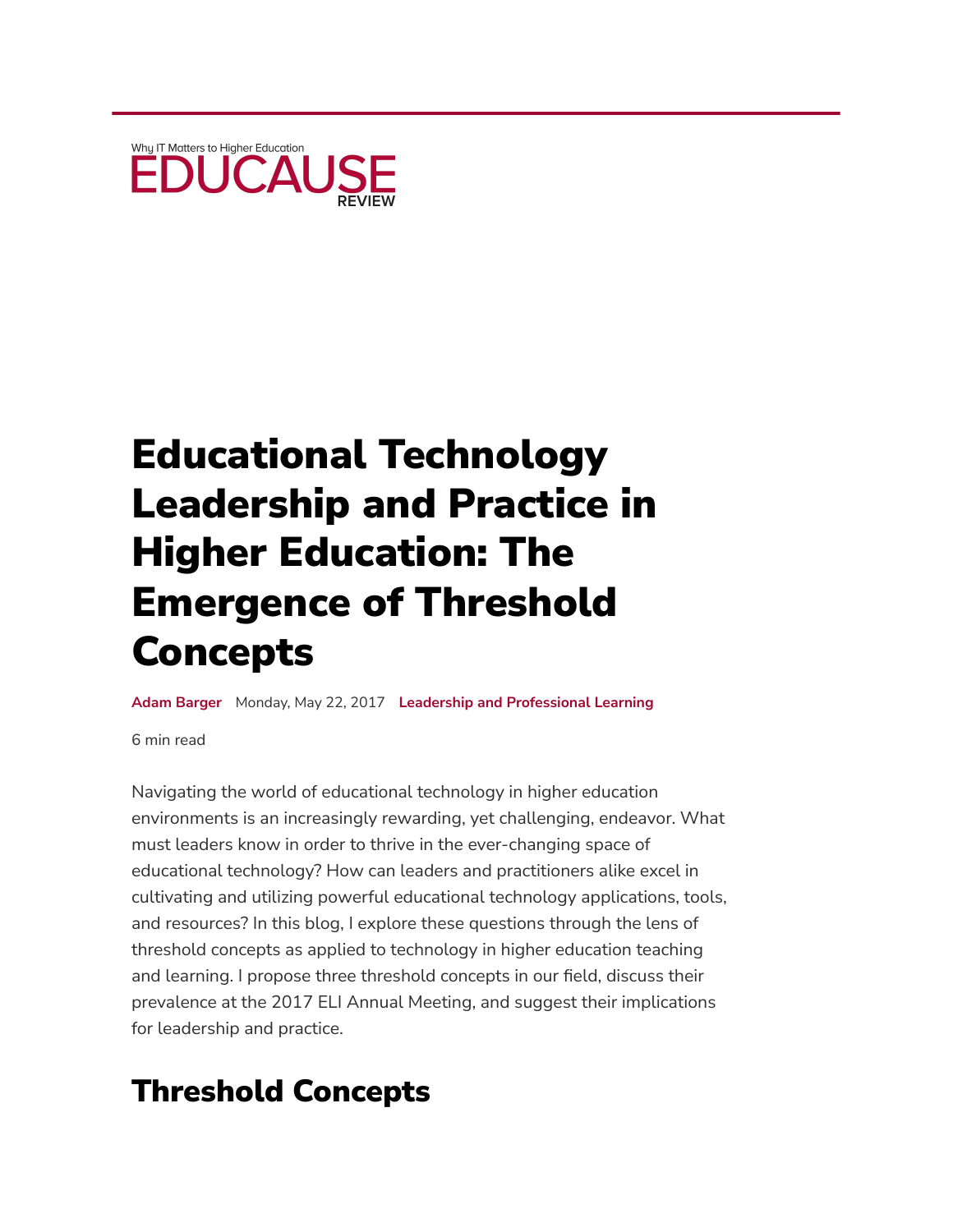Meyer and Land described threshold concepts as ideas or ways of thinking that transform the internal view of a subject. $^1$  They are conceptual gateways to new, and sometimes troublesome or difficult to parse, understandings. Furthermore, threshold concepts are often transformative, irreversible, and integrative in that they expose crucial connections within a subject. $^2$  In my research and practice in technology in higher education teaching and learning, three such concepts have emerged in recent years:

- 1. Higher education is no longer about access to information; rather, it is about access to experiences.
- 2. Use of educational technology in most higher education settings is standard practice rather than the exception.
- 3. Educational technology both follows and fuels effective pedagogy.

Higher education generally, and educational technology specifically, exhibit these threshold concepts and reflect the paradigmatic shifts that define our field and shape its future.

I view these threshold concepts as shaping the new paradigms of our field. These concepts outline key factors in higher education technology while presenting practitioners with the inherent challenges in working in a space that is both exciting and troublesome. These challenges, present in my own institutional context, seem to be in various stages of flux as colleges and universities adapt to meet the demands and expectations of education in the digital age. My recent attendance at the **2017 [EDUCAUSE](https://events.educause.edu/eli/annual-meeting/2017) Learning Initiative Annual Meeting** (ELI 2017) confirmed the necessity to adapt to such changes while providing me with valuable perspectives — through interacting with peers and colleagues from many institutions — to manage the disruptive nature of research and practice in educational technology. What follows is a reflection on that experience as situated within the three threshold concepts.

### 1. Higher Education Is About Access to Experiences

One of my goals at ELI 2017 was to better understand the landscape of adaptive and personalized learning across different types of institutions. I am pleased to report that this was a common endeavor among conference participants. The educational technology tools and resources available to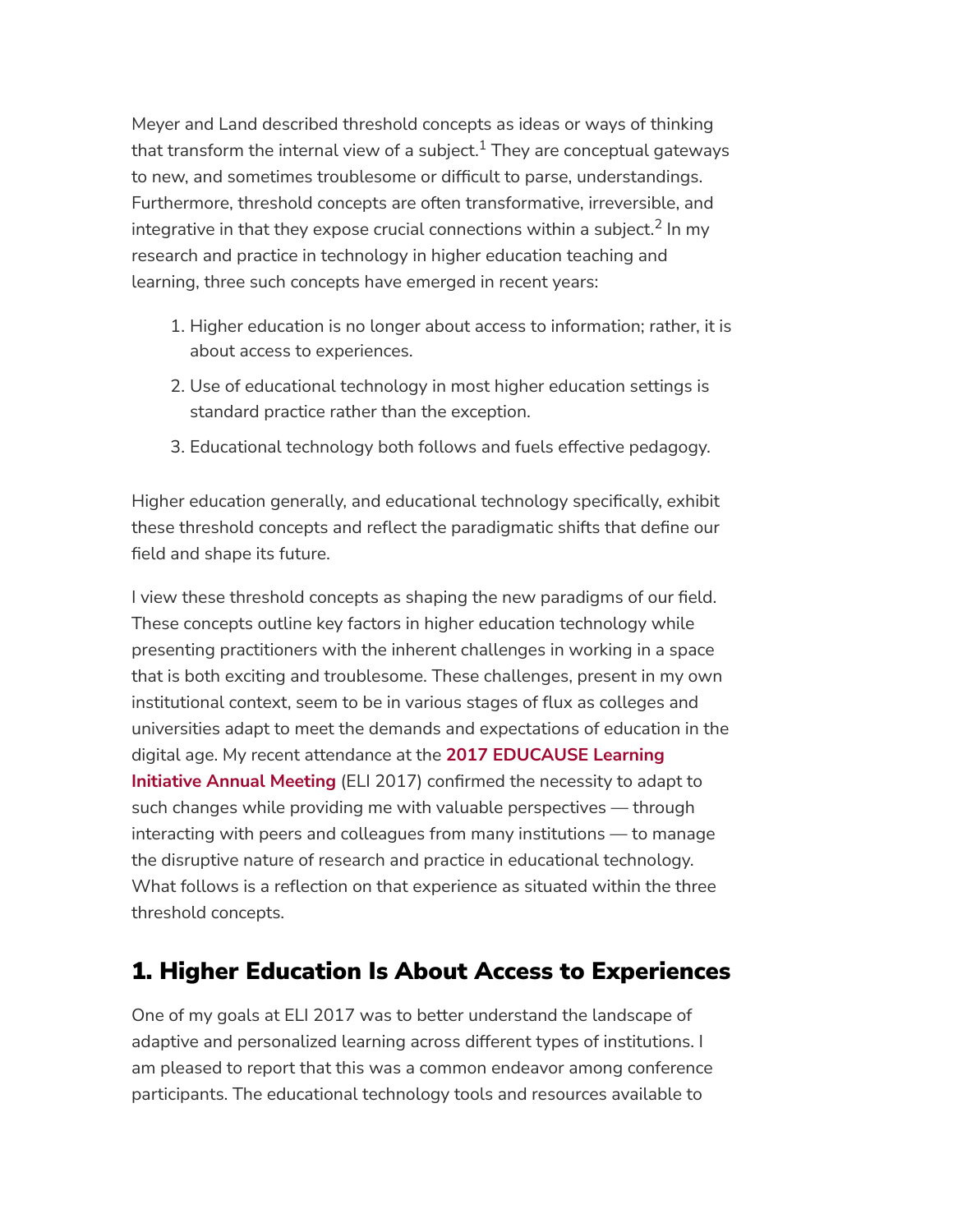educators are trending toward highly interactive and feedback-rich learning experiences. As evidenced by the many adaptive learning vendors in attendance, coupled with sessions on academic transformation for more personalized learning, I was heartened to observe that higher education is embracing the shift to experience over information. Moreover, I feel equipped to encounter this change through learning about and reflecting on the experiences of colleagues from other institutions.

As higher education institutions encounter opportunities to enrich the personalized learning experience of students, leaders in educational technology should be willing to explore adaptive learning platforms and resources. Adaptive learning experiences are becoming more attainable for institutions of all sizes, thanks to the rise of companies offering scaled services in learning design and the trend toward web-based interfaces. Similarly, individual faculty members can leverage these tools for hybrid courses or instructional modules in face-to-face courses. The potential to enhance learning experience across instructional formats is a major strength of current adaptive approaches, and one that EDUCAUSE continues to **[track](https://library.educause.edu/resources/2017/1/7-things-you-should-know-about-adaptive-learning)**.

### 2. Use of Educational Technology in Higher Education Is Standard Practice

We often conceptualize technology use in education as an emerging practice, yet expectations of technology use have already fully emerged. The ubiquity of learning management systems, classroom multimedia, Internet access, and personal devices points to a teaching and learning context that is ripe for thinking beyond traditional pedagogy as a matter of course. ELI 2017 reflected this concept in many ways as researchers and practitioners alike considered more organic and customizable approaches to teaching with technology. The **next generation digital learning [environment](https://library.educause.edu/resources/2014/9/next-generation-digital-learning-environment-initiative)** (NGDLE) is quickly becoming part of our lexicon as we consider how best to unify the many technology tools and resources on our campuses into a cohesive whole. My conversations throughout the conference were primarily centered on equipping learners rather than managing a learning system.

Embracing the possibility of multiple learning pathways in a single institution is complemented by the current capacity for educational technology customization. I benefitted from the ELI 2017 presentations and resources from colleges and universities across the country that offered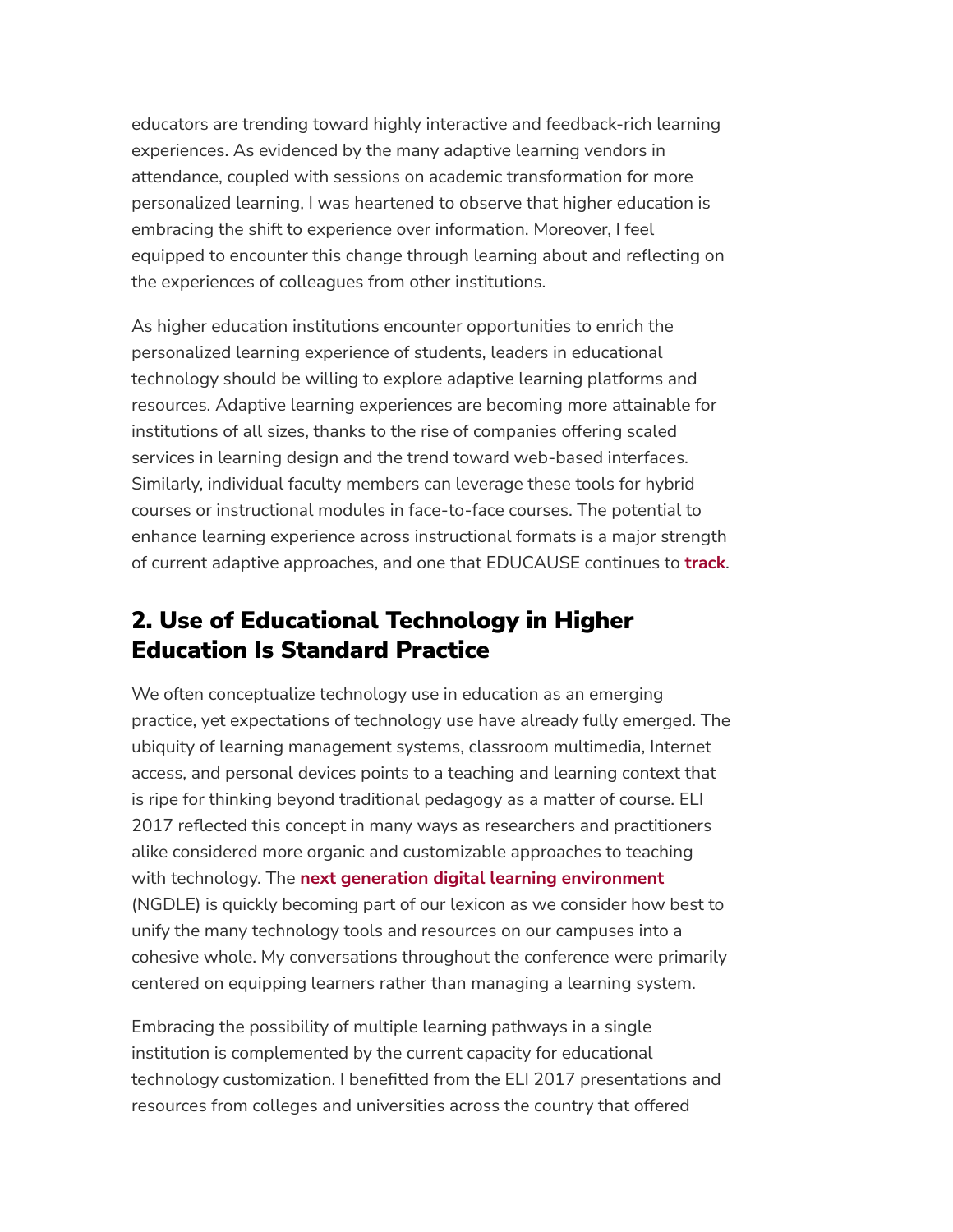unique perspectives and solutions to creating learning environments that truly account for learner variability. From **digital [badging](https://events.educause.edu/eli/annual-meeting/2017/agenda/transforming-acknowledgment-of-achievements-through-badging-a-systemwide-initiative-to-validate-students-careerready-skills)** and microcredentials to **[communities](https://events.educause.edu/eli/annual-meeting/2017/agenda/communities-of-practice-at-work-collaborating-across-institutions) of practice** and e-learning leadership trends, the ELI 2017 agenda showed that technology use in higher education is becoming more comprehensive and more specific, more robust and more personalized. In essence, the saturation of technology use in higher education allows for more individualized approaches to educating all students.

### 3. Technology both Follows and Fuels Effective Pedagogy

This final threshold concept is the most exciting for our field as we work toward deeper learning and more beyond-classroom connections for students. Educational technology integration has a rich history of emphasizing sound teaching and learning practices that may be supported, but not led, by technology. A pedagogy-first approach to technology integration was apparent at ELI 2017, but a parallel approach that centered on experimentation and play was just as notable. New and emerging technology tools and resources create opportunities to think differently and experiment. As I experienced smaller and more efficient 3D printers, **userfriendly virtual reality hardware**, and customized learning [applications,](https://events.educause.edu/eli/annual-meeting/2017/agenda/virtual-reality-and-emerging-tech-playground-creative-workflows-for-3d-scanning-1) my assumptions of what is possible in the classroom began to change. Why not start with the technology and see where it takes us? Why not play, experiment, and ideate with a technology tool as the launching pad? Within the **ELI [community](https://www.educause.edu/eli/initiatives/leading-academic-transformation)** and others like it, such a position can be an enriching yet challenging venture.

Though our focus as educational technology leaders and practitioners is always on learning, experimentation and play allow us to address the potentials and pitfalls of emerging tools and resources. As a threshold concept, this position rightfully evokes troublesome thoughts and dialogue due to the potential for the technology rudder to steer the pedagogical boat. Tackling this concept is an essential aspect of innovation and learning in the field of educational technology. I contend the focus on technology as a fuel for effective pedagogy is just one part of an exciting whole. By embracing this concept, we continue to refine what is possible, what is likely, and what is practical.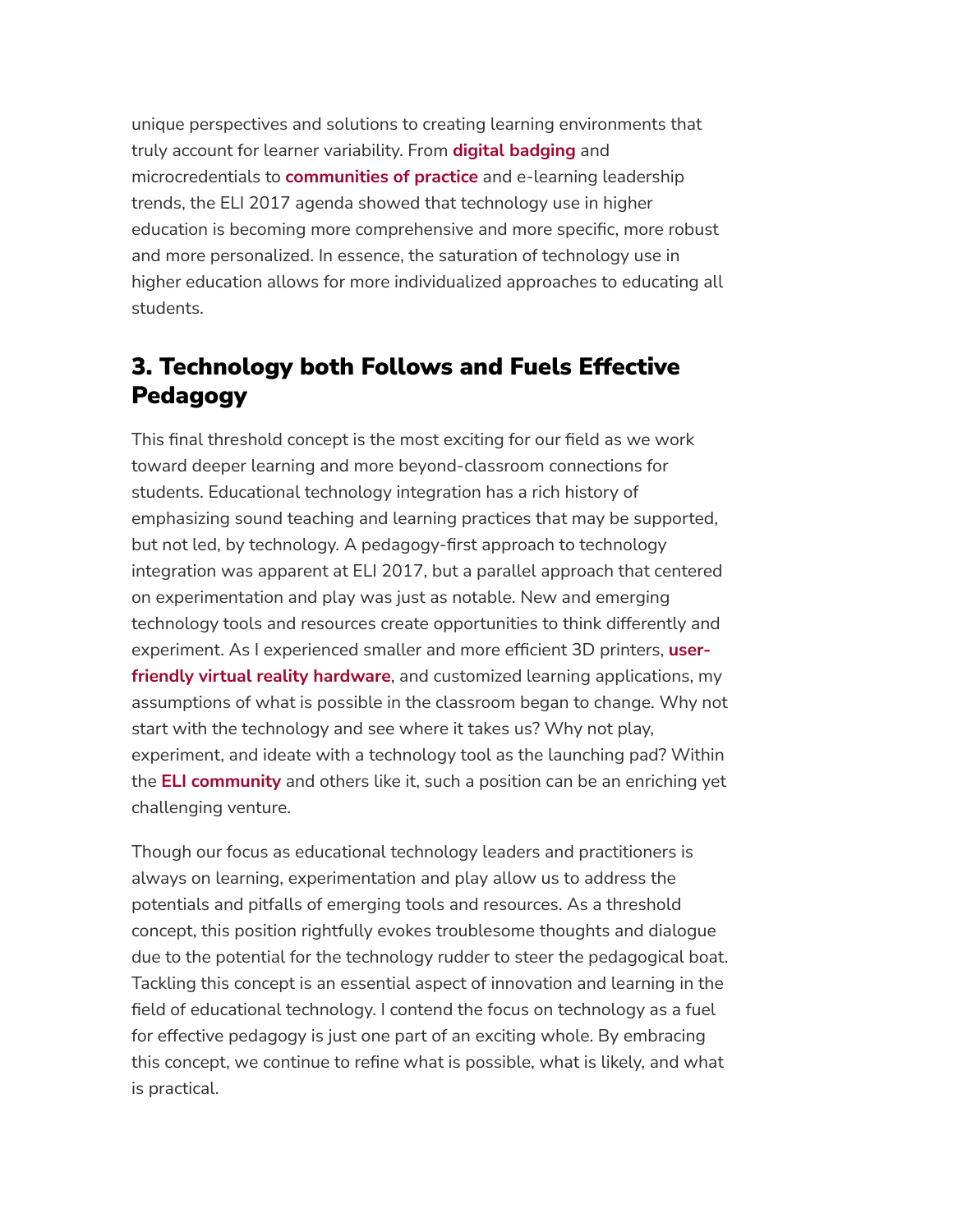# Implications for Leadership

ELI 2017 focused on the power of interinstitutional relationships and collegial cohorts to bring change to the academy. Leaders in educational technology contribute to the vibrancy of our field by helping others understand and unpack the threshold concepts of technology in 21stcentury higher education. Through leveraging such relationships and learning from what works, and what does not, we better navigate the landscape of technology in higher education. To thrive and excel in our field, we should chart a way forward that recognizes these concepts. Following are just three potential applications for leadership that use the threshold concepts as starting points.

### 1. Capitalize on Experience

What are the experiential goals of your institution? How does your office or role support and strengthen that experience? Rather than approaching educational technology leadership through the lens of support, look for complementary collaborations at your institution that encourage the **[embeddedness](https://events.educause.edu/eli/annual-meeting/2017/agenda/presentation-pair-academic-transformation)** of technology resources and programming.

# 2. Model Effective Practice

Providing a resource, pointing the way, or cataloging possible tools is not enough to best utilize educational technology resources. Leaders and practitioners should model the successful use of in-house technologies as a pathway to a more complete and consistent application of educational technology. No single tool or collection of resources is perfect, but appropriately using the resources we have is crucial for teaching and learning success. Let's do well with what we have rather than wishing for what we could have or do.

# 3. Encourage Play

Is there a space or opportunity for dialogue surrounding experimentation at your institution? **[Makerspaces](https://library.educause.edu/resources/2013/4/7-things-you-should-know-about-makerspaces)**, hacks, and coding events are just a few examples where such conversations thrive. Look for opportunities to grow these types of events and draw in more participants. In so doing, you can